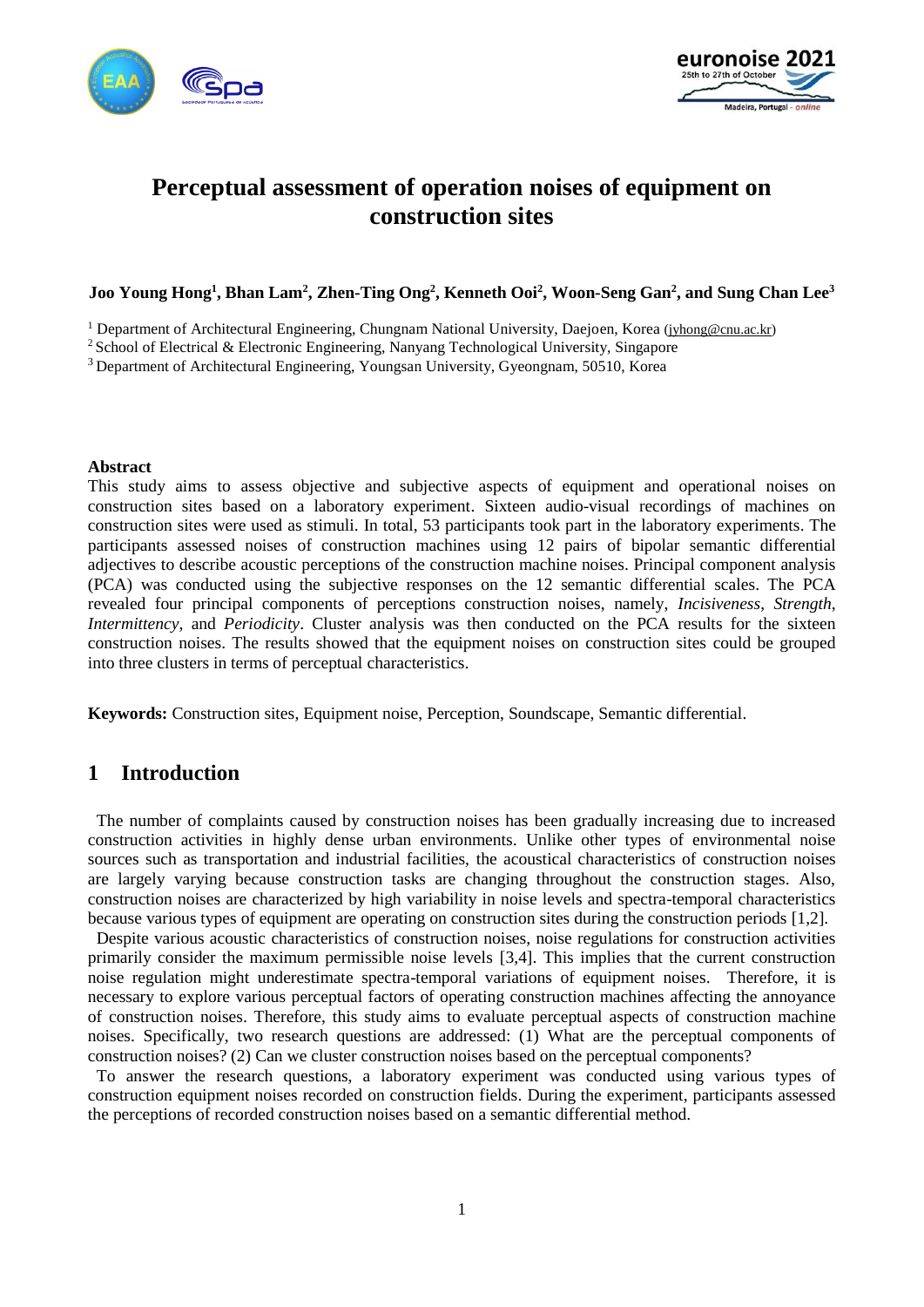

## **2 Method**

#### **2.1 Stimuli**

As shown in Figure 1, sixteen construction machines were selected as construction noise sources for the laboratory experiment. 3-min binaural recordings of the operating construction machines were carried out on construction fields in Korea using a binaural microphone (Type 4101, Brüel & Kjær (Sound and Vibration Measurement A/S), Denmark) and a digital recorder (DA-21, Rion, Japan). The measurements were conducted at a distance of 10 m from the construction machines, whereby the microphone was placed 1.5 m above the ground and 3-min videos of each operating construction machine was simultaneously recorded using a digital HD video camera (HDV V-1, Sony, Japan). For the laboratory experiment, 30-s audio and video excerpts of each construction machine were excerpted from the 3-min recordings. Table 2 shows 30-s A-weighted equivalent sound pressure levels (SPLs) of the 16 acoustic stimuli. A-weighted equivalent SPLs of the (*L*Aeq, 30s) ranged from 65.1 dB (Concrete mixer) to 92.0 dB (Concrete plant).



Figure 1 – Photos of sixteen construction machines.

|  | Table $1 - 30$ -s A-weighted equivalent sound pressure levels ( $L_{\text{Aeq, 30-s}}$ ) of the 16 acoustic stimuli. |  |  |  |
|--|----------------------------------------------------------------------------------------------------------------------|--|--|--|
|  |                                                                                                                      |  |  |  |

| Machine            | $L_{\text{Aeq, 30-s}} \text{[dB]}$ | Machine               | $L_{\rm Aeq,~30\text{-}s}\,[\rm dB]$ |
|--------------------|------------------------------------|-----------------------|--------------------------------------|
| (a) Breaker        | 86.4                               | (i) Loader            | 83.5                                 |
| (b) Crusher        | 76.2                               | (j) Pay loader        | 83.3                                 |
| (c) Forklift       | 71.3                               | (k) Roller            | 76.7                                 |
| (d) Earth auger    | 78.8                               | (1) Concrete mixer    | 65.1                                 |
| (e) Pile driver    | 91.7                               | (m) Concrete plant    | 92.0                                 |
| (f) Air compressor | 74.8                               | (n) Concrete pumpcar  | 81.0                                 |
| $(g)$ Bulldozer    | 83.5                               | (o) Concrete vibrator | 86.7                                 |
| (h) Excavator      | 67.8                               | (p) Asphalt finisher  | 83.6                                 |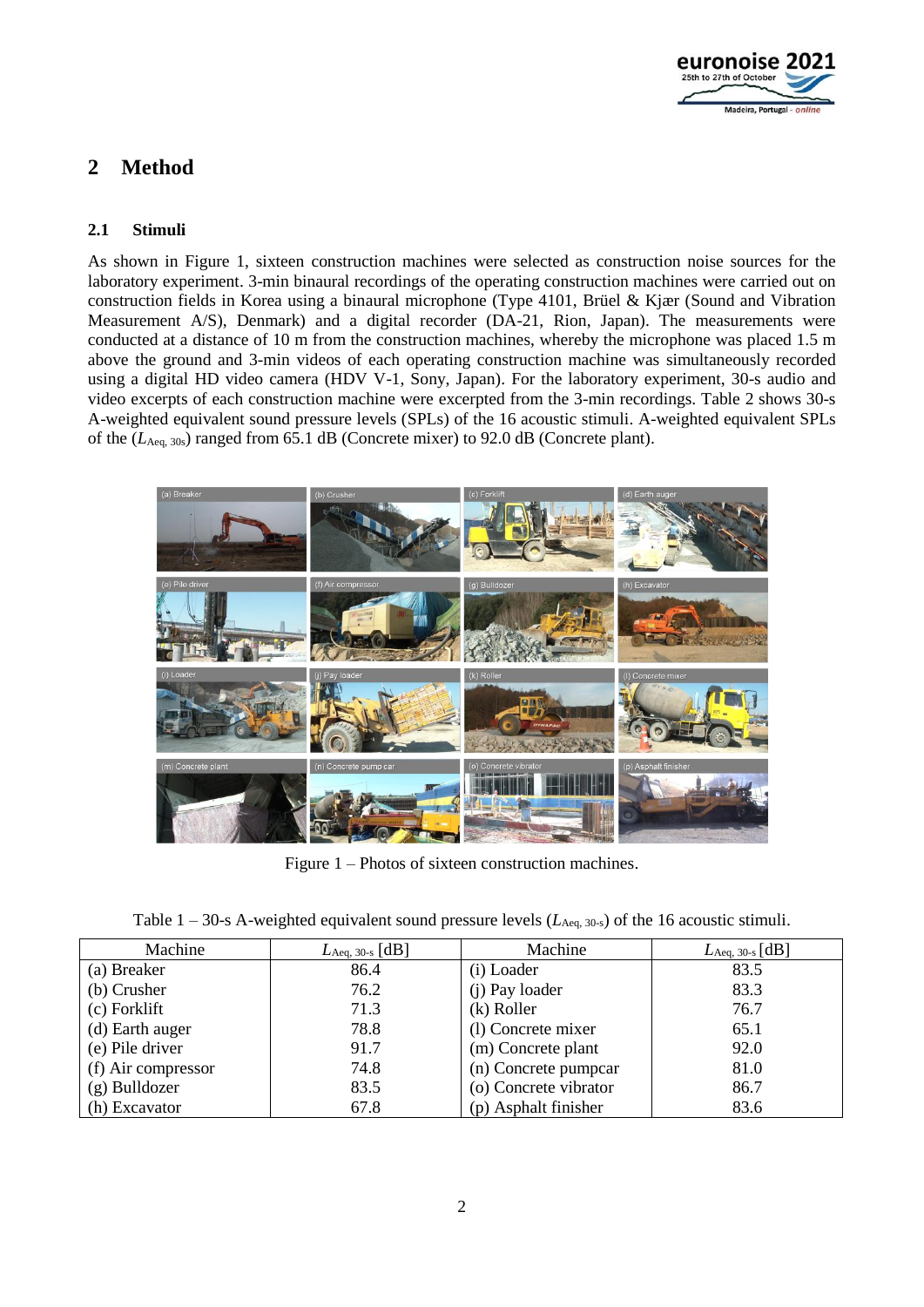

#### **2.2 Subjective evaluation**

A semantic differential test was employed to evaluate various perceptions of the construction machine noises. Based on previous studies on perceptions of sounds [5–7], as presented in Table 2, 12 pairs of bipolar adjectives were selected to include various aspects of perceptions of sounds including pitch sensation, strength, variety, and fluctuation. Participants were asked to evaluate the perceptions of each construction noise based on a 7-point bipolar scale of -3 to +3.

| N <sub>o</sub> | Perceptions | SD attributes  |               |  |  |
|----------------|-------------|----------------|---------------|--|--|
| 1              |             | Dull           | Sharp         |  |  |
| $\overline{2}$ | Pitch       | Dark           | <b>Bright</b> |  |  |
| 3              |             | Low-pitched    | High-pitched  |  |  |
| $\overline{4}$ |             | Quiet          | Loud          |  |  |
| 5              | Strength    | Gentle         | Harsh         |  |  |
| 6              |             | Un-energetic   | Energetic     |  |  |
| 7              |             | <b>Boring</b>  | Lively        |  |  |
| 8              | Variety     | Smooth         | Rough         |  |  |
| 9              |             | Uneventful     | Eventful      |  |  |
| 10             |             | Non-stationary | Stationary    |  |  |
| 11             | Fluctuation | Continuous     | Intermittent  |  |  |
| 12             |             | Non-periodic   | Periodic      |  |  |

|  | Table 2– Twelve pairs of bipolar semantic differential (SD) adjectives |  |
|--|------------------------------------------------------------------------|--|
|  |                                                                        |  |

#### **2.3 Procedure**

In total, 53 participants (25 males and 28 females) took part in the experiment. Mean age of the participants was 23.4 (SD= 2.4). The study protocol used in this experiment was approved by the institutional review board (IRB) of the Nanyang Technological University, Singapore (IRB-2017-07-025).

The acoustic stimuli were played to the participants through headphones (Beyerdynamic Custom One Pro, Germany), while the video recordings were presented on a 23-inch display monitor (HP z23n, Hewlett-Packard, US). The laboratory test was conducted in a recording studio with  $L_{\text{Aeq},3-min}$  of  $\sim$ 28 dB.

## **3 Results**

#### **3.1 Principal component analysis**

To find the critical perceptions of construction machine noises, principal component analysis (PCA) was conducted using the subjective responses of 12 adjective attributes. As shown in Table 3, four principal components were found. Component 1 was highly associated with the attributes (*Dull-Sharp, Dark-Bright, Low-pitched-High-pitched,* and *Uneventful-Eventful*), which could be interpreted as *Incisiveness*. Component 2 has high correlations with the attributes (*Quiet-Loud, Gentle-Harsh, and Unenergetic-Energetic*) representing the *Strength* of construction machine noises. Component 3 had high component loadings of the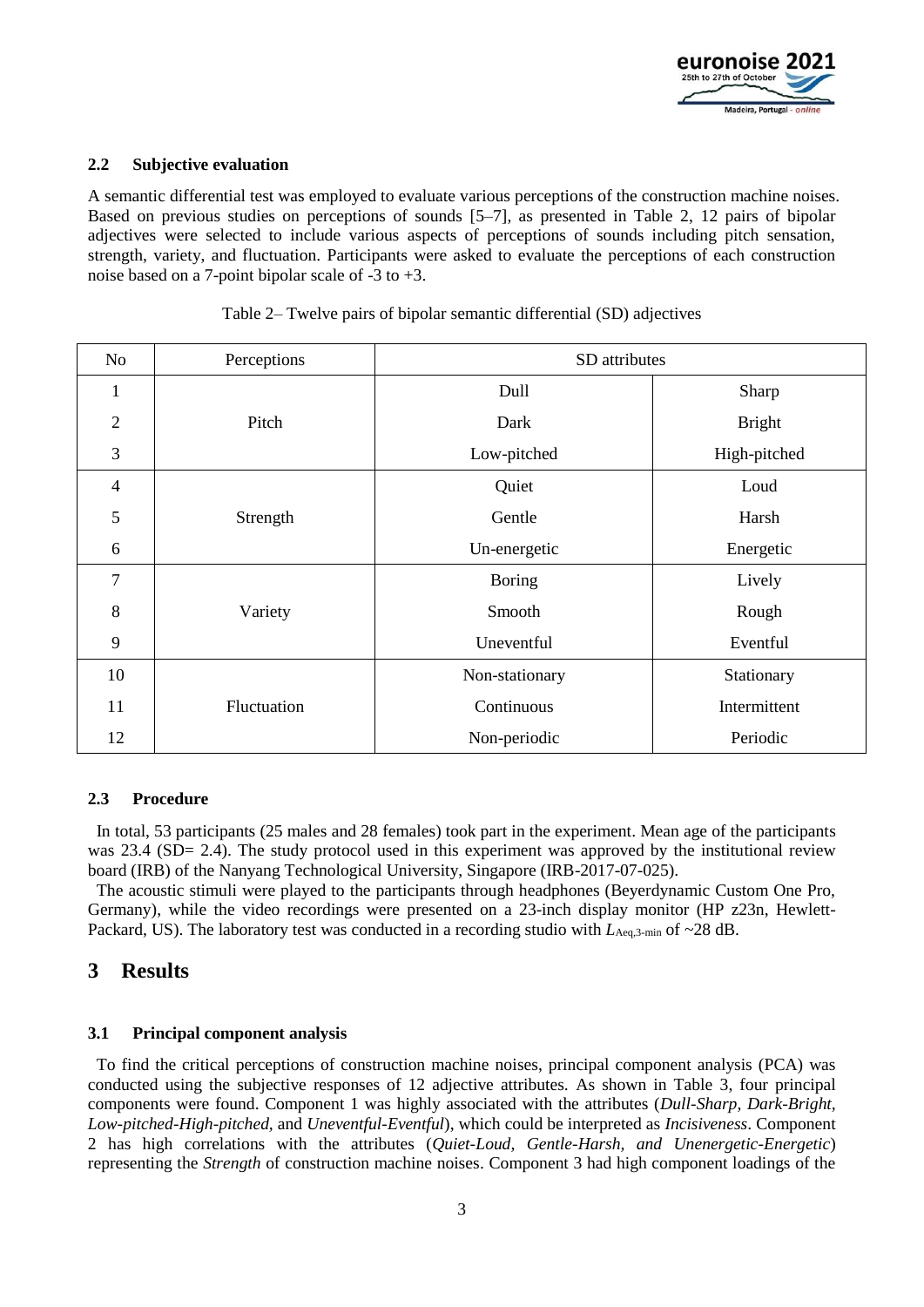

attributes (*Non-stationary-Stationary* and *Continuous-Intermittent*), which could be characterized as *Intermittency* of sounds. Component 4 only was correlated with the attribute (*Non-periodic-Periodic*) representing *Periodicity* of construction noises.

|               | Component (Explained variance, %) |                    |                        |                      |  |  |
|---------------|-----------------------------------|--------------------|------------------------|----------------------|--|--|
| SD attributes | Incisiveness<br>(43.6)            | Strength<br>(11.5) | Intermittency<br>(9.3) | Periodicity<br>(8.8) |  |  |
| <b>Bright</b> | 0.81                              | $-0.04$            | 0.03                   | 0.06                 |  |  |
| Lively        | 0.75                              | 0.29               | 0.18                   | 0.10                 |  |  |
| High-pitched  | 0.69                              | 0.34               | 0.10                   | $-0.20$              |  |  |
| Sharp         | 0.67                              | 0.51               | 0.14                   | $-0.07$              |  |  |
| Eventful      | 0.65                              | 0.21               | 0.27                   | 0.17                 |  |  |
| Energetic     | 0.60                              | 0.53               | 0.13                   | 0.22                 |  |  |
| Harsh         | 0.24                              | 0.90               | 0.05                   | 0.00                 |  |  |
| Loud          | 0.20                              | 0.87               | 0.02                   | 0.06                 |  |  |
| Rough         | 0.16                              | 0.80               | 0.22                   | 0.03                 |  |  |
| Stationary    | $-0.16$                           | $-0.08$            | $-0.85$                | 0.16                 |  |  |
| Intermittent  | 0.17                              | 0.13               | 0.78                   | 0.25                 |  |  |
| Periodic      | 0.07                              | 0.06               | 0.04                   | 0.95                 |  |  |

Table 3. Rotated component matrices of the PCA using subjective responses for the 12 adjective attributes

#### **3.2 Hierarchical cluster analysis**

Hierarchical cluster analysis (HCA) for 16 construction machine noises was carried out using the principal component scores calculated from the PCA. As shown in Figure 2, 16 construction machine noises were grouped into three clusters. Cluster 1 had eight equipment noises (air compressor, concrete mixer, concrete pump car, crusher, earth auger, excavator, forklift, and roller), while six equipment noises (concrete plant, asphalt finisher, loader, concrete vibrator, bulldozer, and payloader) were classified into Cluster 2. Two machine noises (breaker and pile driver) were grouped into Cluster 3.



Figure 2 – Dendrogram of hierarchical clustering of 16 construction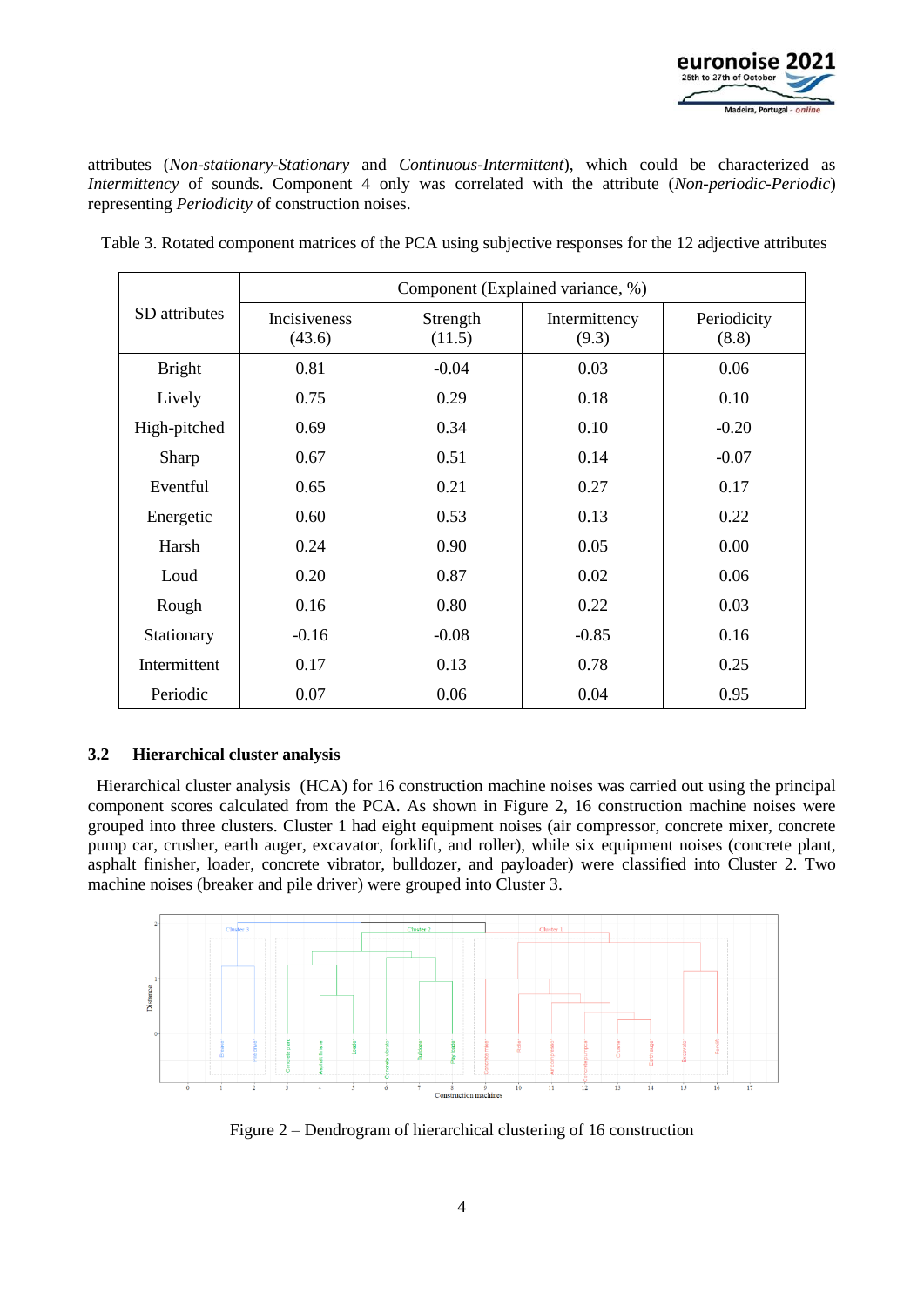

Figure 3 shows mean principal component scores of the three clusters. Cluster 1 showed negative component scores for *Incisiveness* and *Strength.* This indicates that machine noises in Cluster 1 had lower sound power with low frequencies. Clusters 2 and 3 exhibited positive *Incisiveness* and *Strength* scores, However, Cluster 2 obtained negative *Periodicity* and neutral *intermittency* scores, whereas Cluster 3 had highly positive component scores for *Intermittency* and *periodicity*. This indicates that Cluster 2 includes machines with high noise levels and low temporal variation, while Cluster 3 contains either discrete impulse noise (e.g., pile driver) or quasi-steady impulse noise (e.g., breaker).



Figure 3 –Mean principal component (PC) scores in terms of clusters.

## **4 Conclusions**

This study aims to investigate perceptual components of operating construction machines and based on a laboratory experiment. Sixteen audio-visual recordings of machines on construction sites were used as stimuli. Multidimensional perceptions of 16 construction equipment noises were evaluated based on the semantic differential method using 12 pairs of adjectives, which describe various acoustic perceptions of construction noises. The PCA results revealed that there are four principal components (i.e., *Incisiveness*, *Strength*, *Intermittency*, and *Periodicity*). Based on the PCA resutls, sixteen construction noises were clustered into three groups. The mean *Strength* score of noise in Cluster 1 was relatively lower than those of Clusters 2 and 3. Both Cluster 2 and 3 had higher *Incisiveness* and *Strength* scores, but *Periodicity* and *Intermittency* scores of Cluster 3 were higher than those of Clusters 2. These findings demonstrate that loudness and temporal variability of noises are important components to distinguish the three clusters of the construction noises.